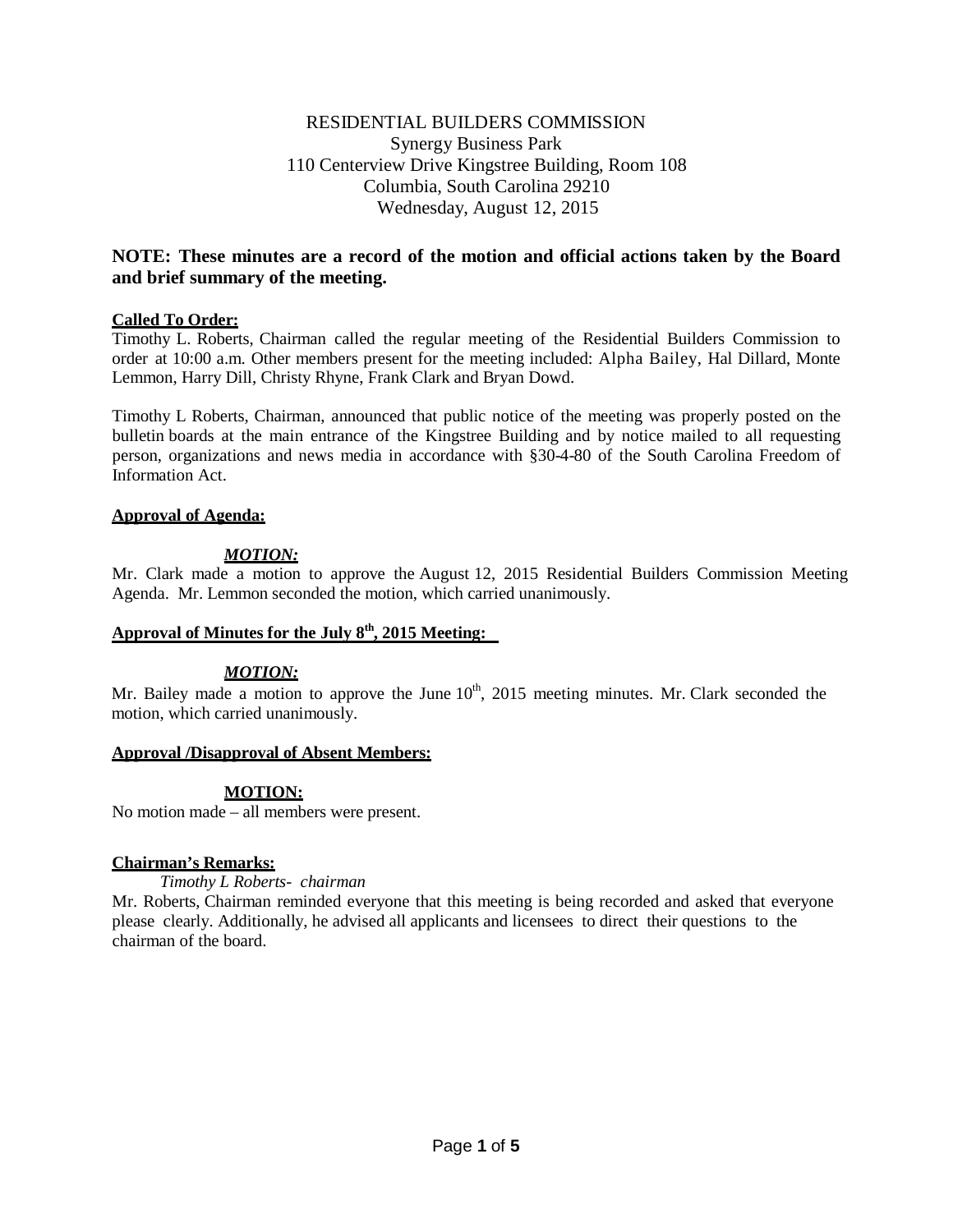## **Application Reviews:**

#### *Craig Whitley*

The Commission held an Application Review Hearing regarding Mr. Craig Whitley. Mr. Whitley appeared before the Commission to present testimony and he waived his right to counsel.

#### *MOTION:*

Mr. Bailey made a motion to allow Mr. Whitley to sit for the Residential Buidlers Exam. Mr. Clark seconded the motion, which carried unanimously.

#### *Talmadge Robinson*

The Commission held an Application Review Hearing regarding Mr. Talmadge Robinson. Mr. Robinson did not appeared before the Commission to present testimony.

#### *MOTION:*

No motions were made.

#### *Willi Glee*

The Commission held an Application Review Hearing regarding Willie Glee. Mr. Glee did not appear before the Commission to present testimony.

#### *MOTION:*

No motions were made.

#### Paul Zimmer

The Commission held an Application Review Hearing regarding Paul Zimmer appeared before the Commission to present testimony and waived his right to counsel.

#### *MOTION:*

Mr. Dill made a motion to allow Mr. Zimmer to sit for the electrical exam. Mr. Dillard seconded the motion, which carried unanimously.

#### *Diego Zuniga*

The Commission held an Application Review Hearing regarding Mr. Diego Zuniga. Mr. Zuniga did not appear before the Commission to present testimony.

#### *MOTION:*

No motions were made.

#### *Tarleton Cave*

The Commission held an Application Review Hearing regarding Tarleton Cave appeared before the Commission to present testimony and waived his right to counsel.

#### *MOTION:*

Mr. Clark made a motion to allow Mr. Cave to stand for the exam. Mr. Dillard seconded the motion.

#### *MOTION:*

Mr. Dillard made a motion to go into executive session for legal advice regarding Mr. Cave's request. Mr. Lemmon seconded the motion, which carried unanimously.

#### *MOTION:*

Mr. Bailey made a motion to exit executive session after receiving legal advice regarding Mr. Cave's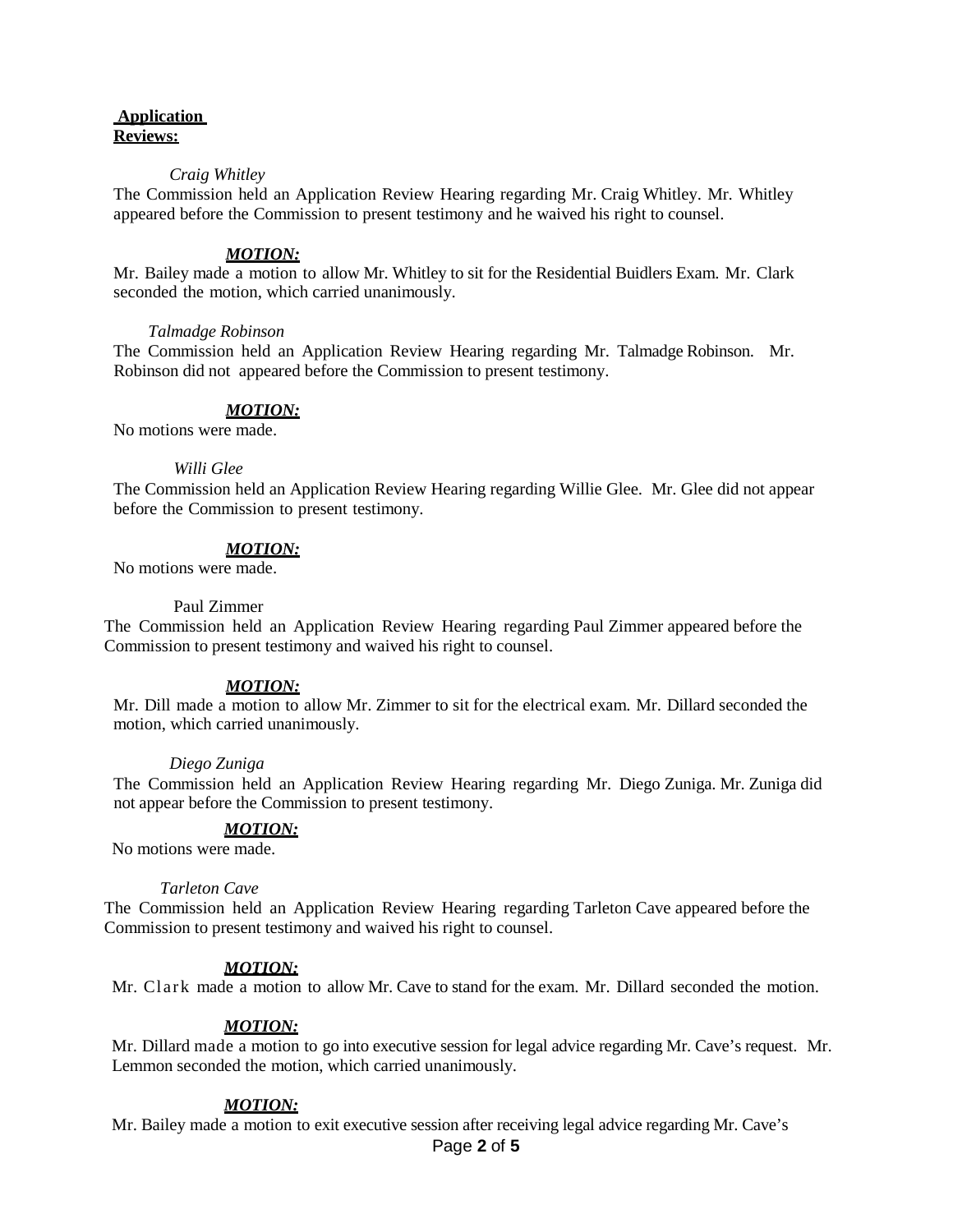request. Mr. Lemmon seconded the motion, which carried unanimously.

# *MOTION:*

Mr. Clark amended his original motion to let Mr. Cave stand for the license exam. Mr. Dillard seconded the motion, which carried unanimously.

### *Nathaniel Smalls*

The Commission held an Application Review Hearing regarding Mr. Nathaniel Smalls. Mr. Smalls appeared before the Commission to present testimony and waived his right to counsel.

## *MOTION:*

Mr. Dowd made a motion to approve Mr. Smalls Residential Specialty Contractor for drywall, painting and carpentry with the condition that he carries a five thousand dollar surety bond. Mr. Dillard seconded the motion, which carried unanimously.

## *Keith Tiffany*

*The Commi*ssion held an Application Review Hearing regarding Mr. Keith Tiffany. Mr. Tiffany appeared before the Commission to present testimony and he waived his right to counsel.

## *MOTION:*

Mr. Dowd made a motion to go into executive session for legal advice regarding Mr. Tiffany's request. Mr. Lemmon seconded the motion, which carried unanimously.

## *MOTION:*

Mr. Bailey made a motion to exit executive session after receiving legal advice regarding Mr. Tiffany's request. Mr. Lemmon seconded the motion, which carried unanimously.

## *MOTION:*

Mr. Bailey made a motion to deny Mr. Tiffany's request for a HVAC license at this time. Mr. Dowd seconded the motion, which carried unanimously.

## Mark Kelly

The Commission held an application review hearing regarding Mr. Mark Kelly. Mr. Kelly appeared before the Commission to present testimony and waived his right to counsel.

### *MOTION:*

Mr. Bailey made a motion to approve Mr. Kelly's Registration for 90 days from the date of the final order to provide settlement agreement, or payment arrangements, if information is not returned to the Administrator with the time frame the registration will lapse or he must submit a request to reappear before the board. Mr. Lemmon seconded the motion which carried unanimously.

### *James Henderson*

The Commission held an application review hearing regarding Mr. James Henderson. Mr. Henderson appeared before the commission to present testimony and waived his right to counsel.

## *MOTION:*

Mr. Bailey made a motion to allow Mr. Henderson to reinstate his license with the condition that he submits an updated credit report and settlement from the IRS. Mr. Dill seconded the motion, which carried unanimously.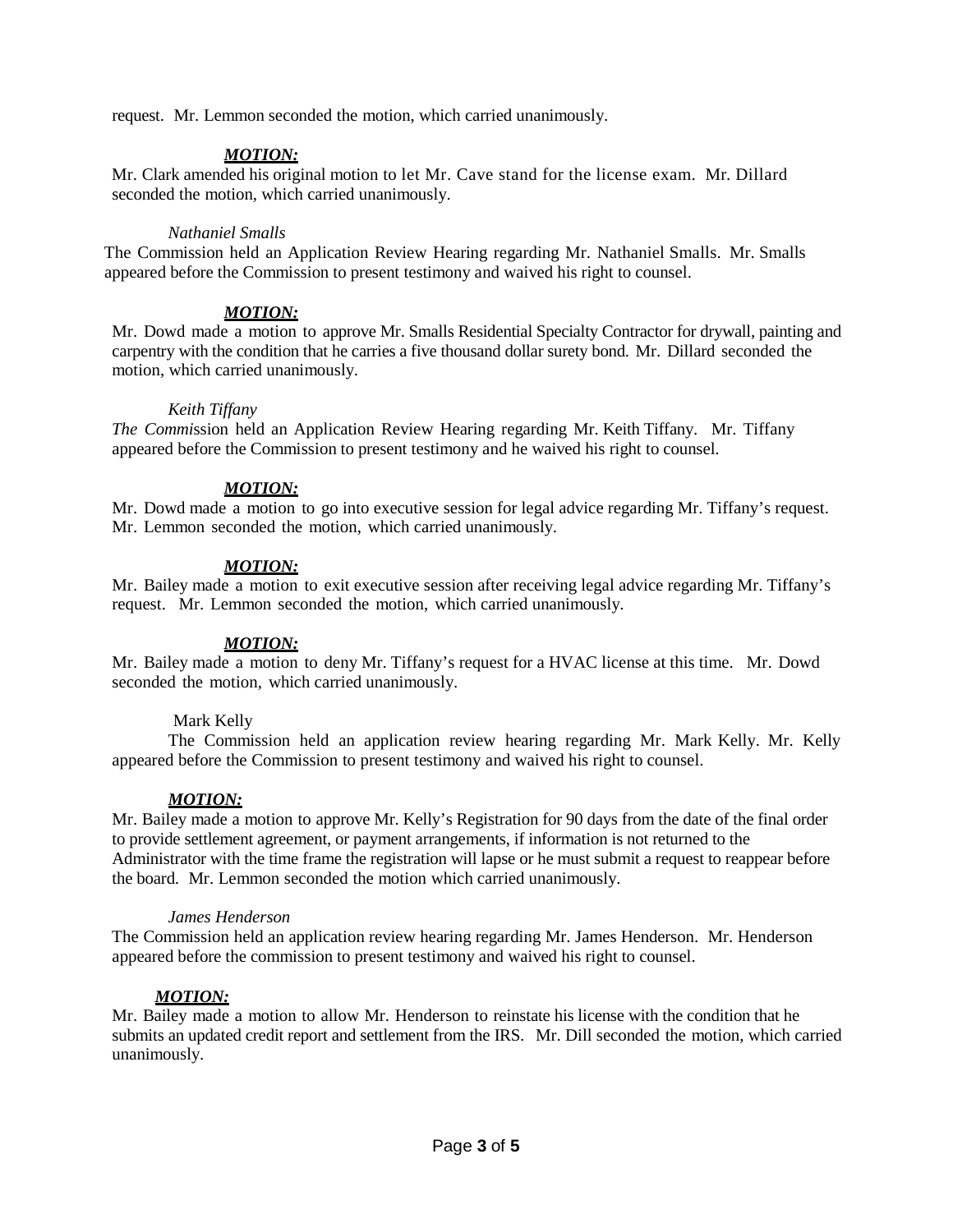## **Final Order Hearings:**

*James Rucker Case# 2012-196*

The Board held a Final Order hearing regarding Mr. James Rucker. Mr. Bailey recused himself due to serving as the hearing officer.

# *MOTION:*

Mr. Lemmon made a motion to uphold the Hearing Officer's Recommendation. Mr. Clark seconded the motion which carried unanimously.

Mr. Bailey returned to the meeting.

*Mr. Timothy Banks Case# 2014-423*

The Board held a Final Order hearing regarding Mr. Timothy Banks.

### *MOTION:*

Mr. Dowd made a motion to uphold the Hearing Officer's Recommendation. Mr. Dill seconded the motion which carried unanimously.

## *Mr. K Scot Ward Case# 2013-492*

The Board held a Final Order hearing regarding Mr. K Scot Ward.

## *MOTION:*

Mr. Clark made a motion to accept the Hearing Officer's Recommendation. Mr. Lemmon seconded the motion which carried unanimously.

## *Mr. Michael D. List Case# 2013-302*

The Board held a Final Order hearing regarding Mr. Michael D. List.

*MOTION:*

Mr. Bailey made a motion to accept the Hearing Officer's Recommendation. Mr. Clark seconded the motion which carried unanimously.

## **Administrator's Remarks for Information:**

*Proposed amendments, modifications, and additions to regulations governing Residential Specialty Contractors, including addition of exam requirement for specialty contractor classification in Masonry, Carpentry, and Roofing*

Janet Baumberger, Administrator for the Residential Builders Commission, informed to board members of the requirements to start the process to promulgate the regulations along with the areas in which amendments would be beneficial.

- Propose to amend its regulations to require examination for re-licensure of plumbers, electricians and heating and air conditioning installers and repairers if: their license was issued prior to the examination requirement; they were grandfathered into compliance; and they allow their license to lapse or expire.
- Propose to amend its regulations to require examination for the licensure of residential specialty contractors in carpentry, roofing, or masonry. Additionally, if a residential specialty contractor in carpentry, roofing, or masonry who was granted registration by grandfathering allows the registration to lapse or expire, the contractor would be required to take the examination for relicensure.
- Propose to amend by making additions to the types of work that may be performed within certain residential specialty contractor classifications.